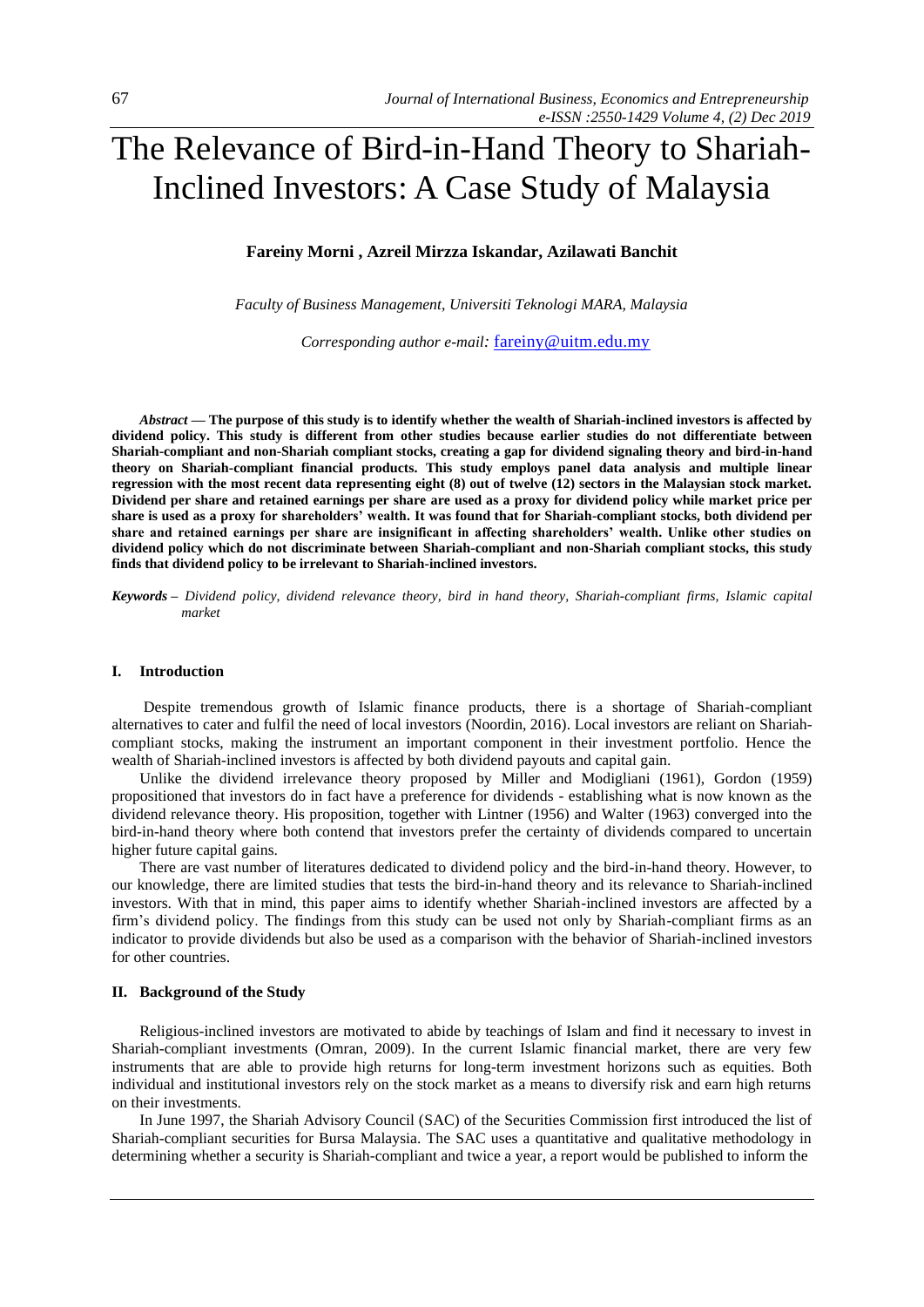public on securities that are on the Shariah-compliance list. This list become a reference for investors to buy, hold or sell their investments; those who are Shariah-inclined will only hold shares that have been determined as Shariah-compliant by the SAC.

Shariah-compliant stocks currently make up the majority of shares in Bursa Malaysia and due to the wealth of data available in the Malaysian stock market, we should be able to document the behavior and preference of investors in regards to dividend payout, especially Shariah-inclined investors.

#### **III. Review of Literature**

The bird-in-hand theory was established based on the saying "a bird in the hand is worth two in the bush." The theory counters the dividend irrelevance theory by Miller and Modigliani (1961) and claim that investors prefer to receive dividends now rather than wait for capital gains in the future. It was proposed by Lintner (1956) and Walter (1963) and supported by the dividend relevance theory proposed by Gordon (1959) – investors prefer the certainty of dividends compared to the uncertainty of future capital gains. Hence both theories claim that investors' behavior are affected by dividend payouts i.e. firms that provide higher dividend payout are sought by investors and subsequently command a higher market price.

Later, dividend signaling theory was introduced by Poterba (1983a, 1983b) and Poterba and Summers (1984). The theory state that dividends signal some private information about profitability of the firm. The authors hypothesize that firms paying higher dividends are more profitable compared to identical firms paying smaller dividends. Thus the theory claims that stock prices would increase after an announcement of an increase in dividend payments and accordingly stock prices fall when firms announce that dividend payments are lower.

Dividend are part of profits that are disseminated by the firm to their shareholders (Sullivan & Sheffrin, 2003). Firms have to maximize the flow of dividends over time in order to maximize shareholders' wealth (Arnold, 2008). The maximization of shareholders' wealth is a key financial goal to the firm (Karbhari, Sori, & Mohamad, 2004) and dividend policy is said to be optimal when the policy has maximized the company's share price and shareholders' wealth (Azhagaiah & Priya, 2008).

Black and Scholes (1974) state that dividends only give a temporary effect to stock prices and the effect would disappear once the signal on future profitability wanes. Black (1976) reiterates that it would be impossible to determine whether it is investors who prefer dividends or those who avoid dividends have a stronger effect on share price. However according to Gordon (1959, 1962), dividend policy is relevant to security valuation, where based on dividend signaling theory – dividend payouts reveal information about firm's profitability and future growth prospects. This is supported by a number of authors (Ansar, Butt, & Shah, 2015; Azhagaiah & Gejalakshmi, 2015; Bar-Yosef & Kolodny, 1976; Lintner, 1956; Varghese, 2017). According to them knowledge of a firm's dividend policy is significant in explaining the return received from holding a security. The authors state that investors have a net preference for receiving their returns in the form of dividends to receiving it in the form of capital gains.

Recent studies on dividend policy have investigated the relationship between shareholders' wealth and dividend policy, using market price per share (Ansar et al., 2015; Varghese, 2017) or earnings per share (Azhagaiah & Gejalakshmi, 2015; Farrukh, Irshad, Shams Khakwani, Ishaque, & Ansari, 2017) as a proxy for shareholders' wealth. Dividend per share and retained earnings per share are used as a proxy for dividend policy. Findings have been found to be contradictory, a number of studies (Ajibade, Amuda, & Olurin, 2019; Ansar et al., 2015; Azhagaiah & Gejalakshmi, 2015; Azhagaiah & Priya, 2008; Farrukh et al., 2017; Iqbal, Waseem, & Asad, 2014; M. S. Sarwar, 2013; Singh & Tandon, 2019) have found dividend per share and retained earnings per share to have a significant positive impact on shareholders' wealth whereas other studies (Varghese, 2017) have found dividend per share to be significantly negative with shareholders' wealth.

In regards to dividend policy studies conducted on Malaysian firms, an earlier study by Pandey (2003) found Malaysian companies to regularly pay dividends regardless of how small the dividend amount. According to him, Malaysian firms are reluctant to omit dividends except when they suffer losses. Contrariwise, a study by Qammar, Ibrahim, & Alam (2017) find that not all Malaysian firms prefer to pay dividends and state that firm profitability, size and liquidity are important determinants of dividend payment.

To our knowledge, there are very few studies on dividend policy that discriminate between Shariahcompliant and non-Shariah compliant firms. This is echoed by Yaacob and Yakob (2002), there is a lack of study that measures the comparative performance between Shariah compliant and non-Shariah compliant stocks in Malaysia. In their study, Farooq & Tbeur (2013) found Shariah-compliant firms from the MENA region have higher payout ratios and higher likelihood to pay dividends compared to non-Shariah compliant firms. This is supported by Guizani (2017) who found that Shariah-compliant firms in the GCC region are more likely to design dividend policies that encourage more appropriate investment of corporate resources. According to the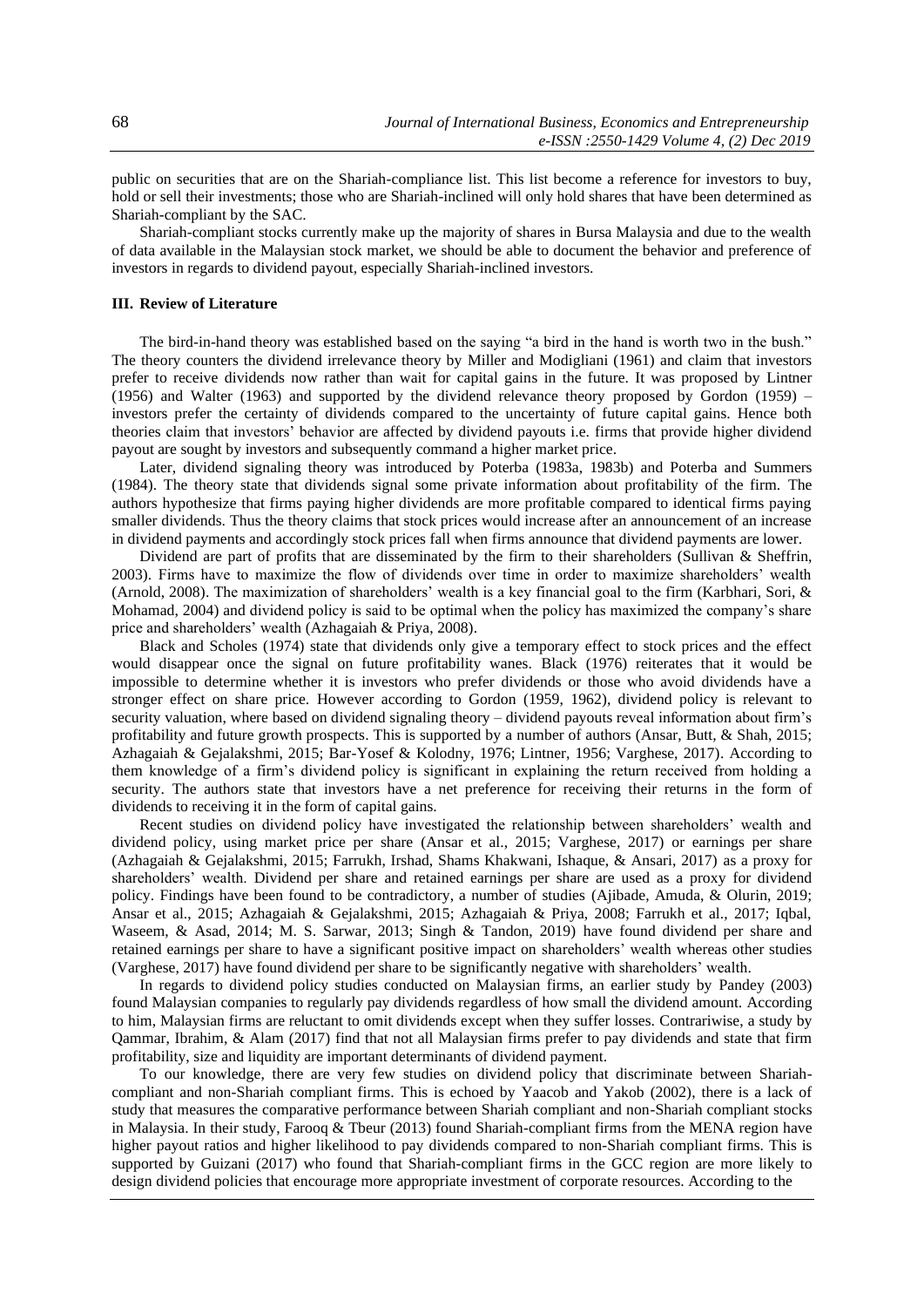authors, these firms are less likely to overinvest or misuse free cash flow as they pay more of the free cash flow out as dividends compared to non-Shariah compliant firms. Conversely, another study by Sarwar & Hussan (2015) on factors affecting stock returns of all non-financial listed companies in the Karachi stock exchange find dividend yield to be insignificant in affecting the stock returns of Shariah-compliant firms.

## **IV. Methodology**

Firstly, the Shariah-compliant list as compiled by the Shariah Advisory Council of the Securities Commission Malaysia on 31 May 2019, provides us with a population of 689 Shariah-compliant shares from the total of 897 securities i.e. 76.81 per cent from the Malaysian stock market. Next, cluster random sampling is adopted, six (6) securities are randomly selected from eight (8) out of (12) twelve sectors in Bursa Malaysia, hence data is collected from a total of 48 securities. The eight sectors are energy, plantation, construction, property, transportation, telecommunication, consumer product and industrial product. The most recent five years data from 2013 until 2017 is utilized, making the total number of observations as 240. Secondary data is collected from Bursa Malaysia, Thomson Reuters database and the company's financial reports.

We refer to the model by Gordon (1959) who states that the market value of a share is equal to the present value of the firm's future stream of dividends and adopt similar models used by Ansar et al. (2015) and Varghese (2017) which uses market price per share as the proxy for shareholders' wealth; dividend per share and retained earnings per share as a proxy for dividend policy; and price earnings ratio and earnings per share to represent firm performance. We utilize the following regression model in this study:

$$
lnMPS_{it} = \beta_0 + \beta_1 PER_{it} + \beta_2 lnEPS_{it} + \beta_3 lnDPS_{it} + \beta_4 lnRE_{it} + \beta_5 LPER_{it} + \beta_6 LMPR_{it} + \varepsilon_{it}
$$
 (1)

Where ln*MPS* is natural log of market price per share, *PER* is price-earnings ratio, ln*EPS* is natural log of earnings per share, ln*DPS* is natural log of dividend per share, ln*RE* is the natural log of retained earnings per share, *LPER* is lagged price earnings ratio and *LMPR* is lagged market price ratio. Market price per share is the current price per share of common stock of the firm, price earnings ratio is calculated as the market value per share divided by earnings per share, earnings per share is calculated as the net income minus dividends divided by number of outstanding shares, dividend per share is calculated as the total amount of dividends paid out and interim dividend over a period of time divided by number of outstanding shares, retained earnings ratio is calculated as beginning retained earnings plus net income minus dividends divided by net income, the lagged price earnings ratio is calculated by using current stock price divided by 12-months trailing earnings per share and lagged market earnings ratio is calculated by multiplying price earnings and 12-months trailing earnings per share. This study employs panel data analysis and multiple linear regression. Hausman specification test was also applied to determine whether a fixed effect or random effect model would be most appropriate.

## **V. Findings and Discussion**

All data collected and selected for this analysis was processed using STATA version 13. [Table 1](#page-2-0) displays the multiple regression result of the model.

<span id="page-2-0"></span>

| <b>Variables</b>                                                            | Coefficient            | <b>Std. Error</b> | t-Statistic | $\rho$ -value |
|-----------------------------------------------------------------------------|------------------------|-------------------|-------------|---------------|
| Constant                                                                    | 0.1885                 | 0.1675            | 1.13        | 0.262         |
| PER                                                                         | 0.2084                 | 0.0589            | 3.54        | $0.001***$    |
| lnEPS                                                                       | 0.1700                 | 0.0537            | 3.17        | $0.002***$    |
| lnDPS                                                                       | 0.0349                 | 0.0301            | 1.16        | 0.247         |
| lnRE                                                                        | 0.0912                 | 0.0591            | 1.54        | 0.125         |
| LPER                                                                        | 0.1514                 | 0.0471            | 3.21        | $0.002***$    |
| <b>LMPR</b>                                                                 | 0.0104                 | 0.0040            | 2.60        | $0.010**$     |
| R-square                                                                    | 0.9476                 |                   |             |               |
| Adjusted R-square                                                           | 0.9326                 |                   |             |               |
| $F$ -statistic                                                              | $63.44***$             |                   |             |               |
| N                                                                           | 240                    |                   |             |               |
| Dependent variable                                                          | Market Price per Share |                   |             |               |
| *, **, *** denotes statistical significance at 10%, 5% and 1% respectively. |                        |                   |             |               |

| <b>Table 1 Multiple Regression Result</b> |  |  |  |  |  |
|-------------------------------------------|--|--|--|--|--|
|-------------------------------------------|--|--|--|--|--|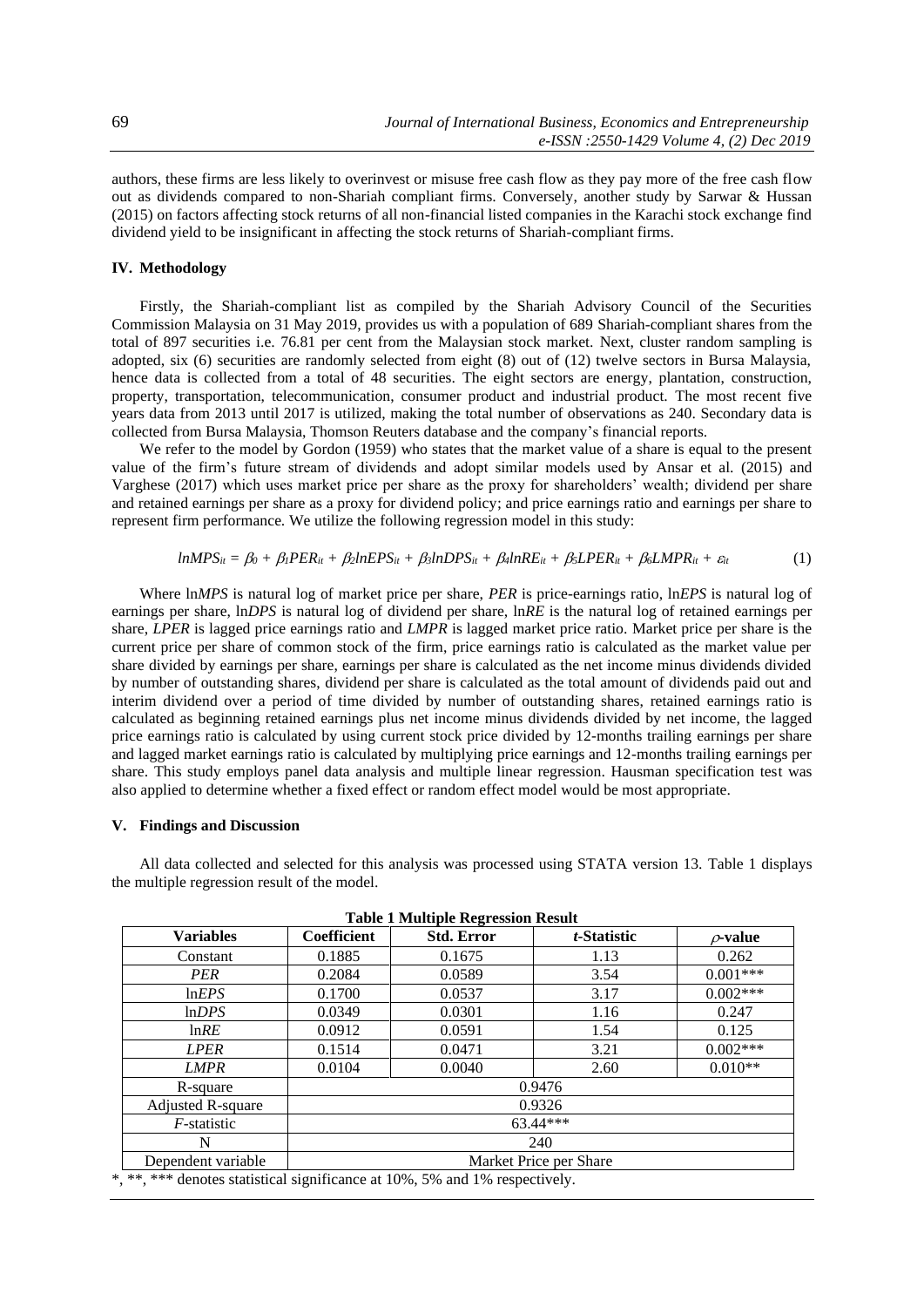From the regression that was made, it is found that price earnings ratio, *PER*, earnings per share, ln*EPS*, and lagged price earnings ratio, *LPER* are significant at  $\rho$ -value  $\lt 0.01$  while lagged market price ratio, *LMPR* is significant at  $\rho$ -value < 0.05. Dividend per share, ln*DPS* and retained earnings per share, ln*RE* were found to be insignificant.

The following is the outcome from this regression:

$$
MPS_{it} = 0.1885 + 0.2084PER_{it} + 0.17lnEPS_{it} + 0.0349lnDPS_{it} + 0.0912lnRE_{it} + 0.1514LPER_{it} + 0.0104LMPR_{it} + \varepsilon_{it}
$$
\n(2)

The coefficient of determination,  $R^2$  indicates that 95% of the variation in firm share price can be explained by the regression model. This indicates a goodness of fit ( $R^2 > 60\%$ ) of the model towards predicting the dependent variable. The *F*-statistic at 63.44 is also significant at  $\rho$ -value < 0.01, indicating that all the independent variables are jointly significant in explaining the dependent variable.

Next, Hausman test was conducted to discriminate between a fixed effect or random effect model for our estimate. With  $\rho$ -value < 0.01, the random effects model was found to be inconsistent, holding the fixed effect assumption that the individual-specific effects are correlated with the independent variable to be true. After addressing for normality and heteroskedasticity in the fixed effect model, we find a model with more robust standard errors as shown in [Table 2.](#page-3-0)

<span id="page-3-0"></span>

| <b>Variables</b>         | Coefficient            | <b>Std. Error</b> | t-Statistic | $\rho$ -value |
|--------------------------|------------------------|-------------------|-------------|---------------|
| Constant                 | 0.4145                 | 0.2349            | 1.76        | $0.084*$      |
| PER                      | 0.2084                 | 0.0767            | 2.72        | $0.009***$    |
| lnEPS                    | 0.1700                 | 0.0825            | 2.06        | $0.045**$     |
| lnDPS                    | 0.0349                 | 0.0371            | 0.94        | 0.352         |
| lnRE                     | 0.0912                 | 0.0898            | 1.02        | 0.315         |
| <b>LPER</b>              | 0.1514                 | 0.0753            | 2.01        | $0.050*$      |
| <b>LMPR</b>              | 0.0104                 | 0.0035            | 2.98        | $0.005***$    |
| R-square                 | 0.5826                 |                   |             |               |
| <b>Adjusted R-square</b> | $5.27***$              |                   |             |               |
| $F$ -statistic           | 240                    |                   |             |               |
| Dependent variable       | Market Price per Share |                   |             |               |

|  |  |  |  | <b>Table 2 Fixed Effect Model</b> |
|--|--|--|--|-----------------------------------|
|--|--|--|--|-----------------------------------|

\*, \*\*, \*\*\* denotes statistical significance at 10%, 5% and 1% respectively.

Similar to our first model, it was found that price earnings ratio, *PER*, earnings per share, ln*EPS*, lagged price earnings ratio, *LPER* and lagged market price ratio, *LMPR* as significant while dividend per share, ln*DPS* and retained earnings per share, ln*RE* were found to be insignificant in affecting share price.

The following is the outcome from this regression:

$$
MPS_{it} = 0.4145 + 0.2084PER_{it} + 0.17lnEPS_{it} + 0.0349lnDPS_{it} + 0.0912lnRE_{it} + 0.1514LPER_{it} + 0.0104LMPR_{it} + \varepsilon_{it}
$$
\n(3)

After considering for heteroskedasticity, our estimate is more efficient in identifying whether dividend policy is relevant to Shariah-inclined investors. Similar to studies conducted by Ansar et al. (2015) and Varghese (2017), we find the  $R^2$  to be smaller i.e. only 59% of the variation in firm share price can be explained by this regression.

## **VI. Conclusion and Recommendation**

Unlike other studies on dividend policy, we find the impact of dividend policy for Shariah-compliant Malaysian firms to be dissimilar to firms in the MENA region firms (Farooq & Tbeur, 2013) or the GCC firms (Guizani, 2017). Our findings are more consistent with Pakistani firms (S. Sarwar & Hussan, 2015) where it was found that dividend policy is irrelevant to Shariah-inclined investors.

The bird-in-hand theory and dividend relevance theory both state that investors find dividends to be important – they prefer current dividends to future capital gains and perceive dividend payout as an indicator i.e.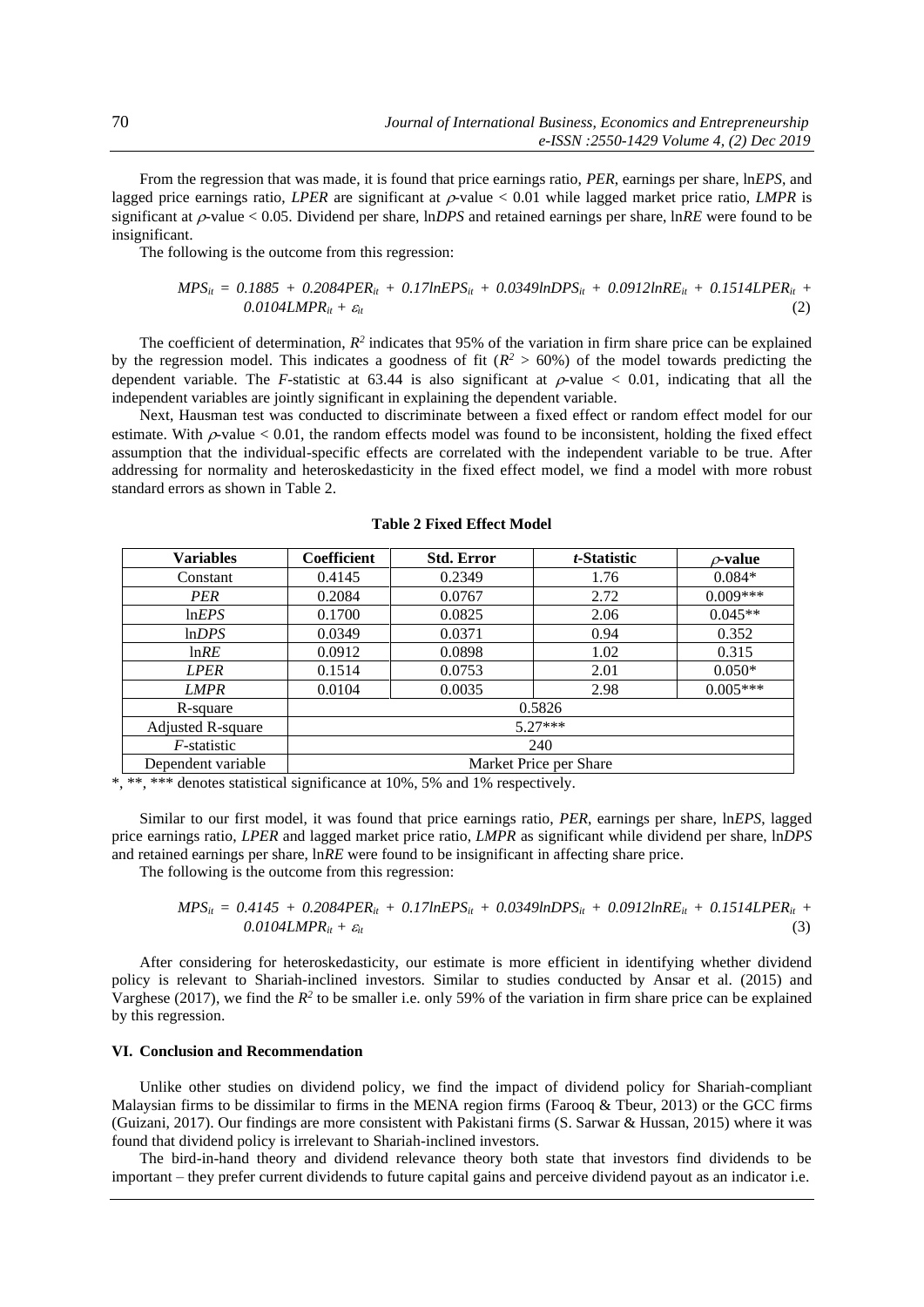signal that the firm is profitable. Both theories are consistent with an earlier study by Pandey (2003) that do not discriminate between Shariah-compliant and non-Shariah compliant firms, and dividend payout is found to be an important element to Malaysian firms. However, when only Shariah-compliant firms are selected as the sample, this finding is unable to be hold as true. Our study finds both dividend per share and retained earnings per share to be insignificant in affecting share price of Shariah-compliant firms in Malaysia.

We interpret the results could mean either one of two factors: (1) the bird-in-hand theory and dividend signaling theory are unsuitable in explaining the behavior of Shariah-inclined investors; and/ or (2) there are very few availability of Shariah-compliant investment alternatives, hence investors hold on to Shariah-compliant investments whether or not dividend policy is important to their investment strategies. This also implies that Shariah-compliant firms in Malaysia need to exert more effort than just giving out dividends in order to positively affect their share price and increase shareholders' wealth.

For future studies, to identify if the reaction of Shariah-inclined investors is similar or not, we recommend to increase the sample size and observation period or compare results with firms in other countries.

#### **Acknowledgements**

This study was presented in the UiTM Sarawak Colloquium Series 2019 and have been modified and improved for journal publication.

#### **References**

- Ajibade, A. T., Amuda, M. B., & Olurin, O. T. (2019). Dividend Policy and Financial Performance-A Study of Quoted Manufacturing Firms in Nigeria and Kenya. *South Asian Journal of Social Studies and Economics*, 1–8.
- Ansar, I., Butt, A. A., & Shah, S. B. H. (2015). Impact of dividend policy on shareholder's wealth. *International Review of Management and Business Research*, *4*(1), 89.
- Arnold, G. (2008). *Corporate financial management*. Pearson Education.
- Azhagaiah, R., & Gejalakshmi, S. (2015). The Relationship between Dividend Policy and Shareholders' Wealth: Evidence from FMCG Sector in India. *International Journal of Management*, *6*(01), 314–330.
- Azhagaiah, R., & Priya, S. N. (2008). The impact of dividend policy on shareholders' wealth. *International Research Journal of Finance and Economics*, *20*(3), 1450–2887.
- Bar-Yosef, S., & Kolodny, R. (1976). Dividend policy and capital market theory. *The Review of Economics and Statistics*, 181–190.
- Black, F. (1976). The dividend puzzle. *The Journal of Portfolio Management*, *2*(2), 5–8.
- Black, F., & Scholes, M. (1974). The effects of dividend yield and dividend policy on common stock prices and returns. *Journal of Financial Economics*, *1*(1), 1–22.
- Farooq, O., & Tbeur, O. (2013). Dividend policies of shariah-compliant and non-shariah-compliant firms: evidence from the MENA region. *International Journal of Economics and Business Research*, *6*(2), 158– 172.
- Farrukh, K., Irshad, S., Shams Khakwani, M., Ishaque, S., & Ansari, N. Y. (2017). Impact of dividend policy on shareholders wealth and firm performance in Pakistan. *Cogent Business & Management*, *4*(1), 1408208. https://doi.org/10.1080/23311975.2017.1408208
- Gordon, M. J. (1959). Dividends, earnings, and stock prices. *The Review of Economics and Statistics*, 99–105.
- Gordon, M. J. (1962). The savings investment and valuation of a corporation. *The Review of Economics and Statistics*, 37–51.
- Guizani, M. (2017). Free Cash Flow, Agency Cost and Dividend Policy of Sharia-Compliant and Non-Sharia-Compliant firms. *International Journal of Economics & Management*, *11*(2).
- Iqbal, Z., Waseem, M. A., & Asad, M. (2014). Impact of dividend policy on shareholders' wealth: A study of selected manufacturing industries of Pakistan. *International Journal of Innovation and Applied Studies*, *6*(2), 210.
- Karbhari, Y., Sori, Z. M., & Mohamad, S. (2004). Shareholder wealth effects and corporate name change: Evidence from Malaysia. *Corporate Ownership and Control*, *2*(1), 38–49.
- Lintner, J. (1956). Distribution of incomes of corporations among dividends, retained earnings, and taxes. *The American Economic Review*, *46*(2), 97–113.
- Miller, M., & Modigliani, F. (1961). Dividend policy, growth, and the valuation of shares.
- Noordin, K. A. (2016, September 6). Islamic Finance: Demand for more shariah-compliant products. *The Edge Markets*.